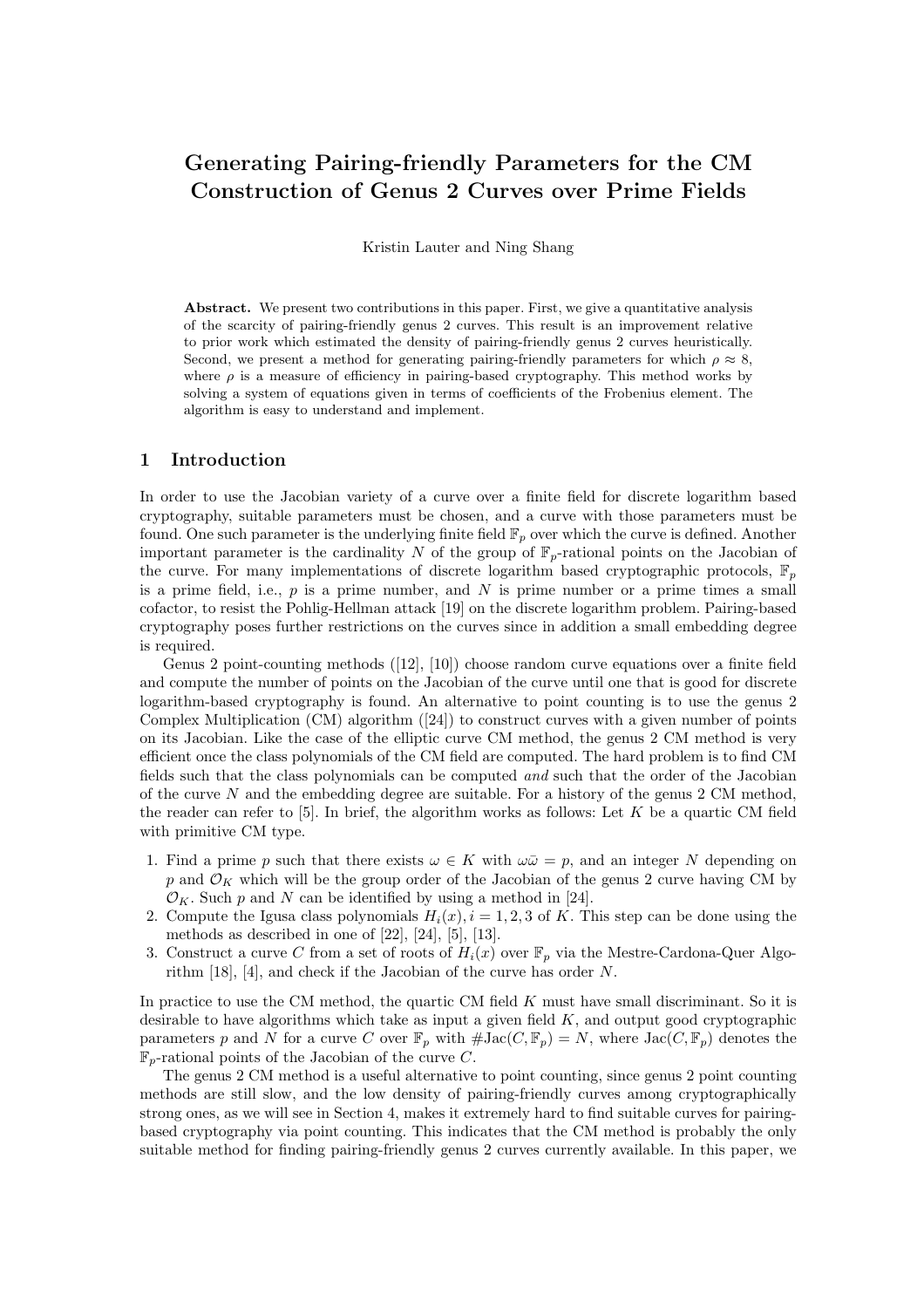present a method for generating pairing-friendly parameters for the CM construction of genus 2 curves.

The rest of the paper is organized as follows: Section 2 reviews related work. Section 3 gives background on CM fields and pairings. Section 4 shows quantitatively the scarcity of pairingfriendly genus 2 curve among all those that are suitable for discrete-logarithm-based cryptography. Sections 5 and 6 propose two methods, without and with polynomial parameterization, for generating pairing-friendly genus 2 curves. Some sample numerical data can be found in the appendices.

This paper has been published as part of a PhD thesis [21].

# 2 Related work

In 2002, Rubin and Silverberg [20] showed that supersingular Jacobians of genus 2 hyperelliptic curves have small embedding degrees ( $\leq$  12). In 2007, Hitt [14] presented, for characteristic 2, the construction of families of genus 2 curves with small embedding degree. Freeman [6] gave a method in 2007 for constructing genus 2 curves with ordinary Jacobians over prime fields, which uses parameterization of the CM fields to obtain conditions that lead to the result, and produces a value  $\rho \approx 8$ <sup>1</sup> In 2008, Kawazoe and Takahashi [16] suggested a way to find pairingfriendly parameters to generate curves of the form  $y^2 = x^5 + ax$  over  $\mathbb{F}_p$  for a prime p written as  $p = c^2 + 2d^2$ , by exploiting the closed formulas for the order of the Jacobian of such curves. This method produces curves with  $\rho \leq 4$ , whose Jacobians are however not absolutely simple. In 2008, Freeman, Stevenhagen and Streng [9] and Freeman [7] proposed methods for generating parameters for more general pairing-friendly ordinary abelian varieties. The former constructs a suitable Frobenius element which leads to a pairing-friendly abelian variety by extending a method of Cocks and Pinch [8]. The latter finds suitable polynomials parameterizing key elements and generates good parameters by evaluating such polynomials at many different input values. When applied to the case of genus 2, [9] produces  $\rho \approx 8$  and [7] is able to further reduce the value to  $\rho < 8$ .

Although it is known to some extent (see [11]) that pairing-friendly parameters are very rare, among all the work generating such parameters for genus 2 curves, this is the first paper that analyzes quantitatively how unlikely cryptographically strong pairing-friendly parameters are.

The algorithms presented in this paper, together with those in [6], [9], and [7], are the only known methods that generate pairing-friendly parameters for ordinary genus 2 curves over prime fields, which have absolutely simple Jacobians. Unlike [6], we do not need to parameterize the CM field. Our algorithms are also more concrete and more explicit when compared to [9] and [7]. Therefore, these algorithms are easier to understand and implement.

#### 3 Background

#### 3.1 The CM field and the Frobenius element

Let  $K := \mathbb{Q}(\eta)$ , where

$$
\eta = \begin{cases} i\sqrt{a+b\sqrt{d}} & \text{if } d \equiv 2,3 \pmod{4} \\ i\sqrt{a+b\frac{-1+\sqrt{d}}{2}} & \text{if } d \equiv 1 \pmod{4} \end{cases}
$$

be a fixed primitive quartic CM field, where  $d > 0$  is squarefree and  $\mathbb{Q}(\sqrt{d})$  has class number 1. The condition that K is primitive is equivalent to  $\Delta > 0$  is not a square, where  $\Delta = a^2 - b^2 d$ , if  $d \equiv 2,3 \pmod{4}$ , and  $\Delta = a^2 - a \cdot b - b^2 \left(\frac{d-1}{4}\right)$ , if  $d \equiv 1 \pmod{4}$ . We want to construct a genus 2 hyperelliptic curve C over a finite field  $\mathbb{F}_p$  of prime order such that  $\text{End}(\text{Jac}(C, \mathbb{F}_p)) \otimes \mathbb{Q} = K$ ,

<sup>&</sup>lt;sup>1</sup> The definition of  $\rho$  can be found later in Section 5. It is a measure of efficiency in pairing-based cryptography. In general, the smaller  $\rho$  is, the more efficient the pairing is for cryptography.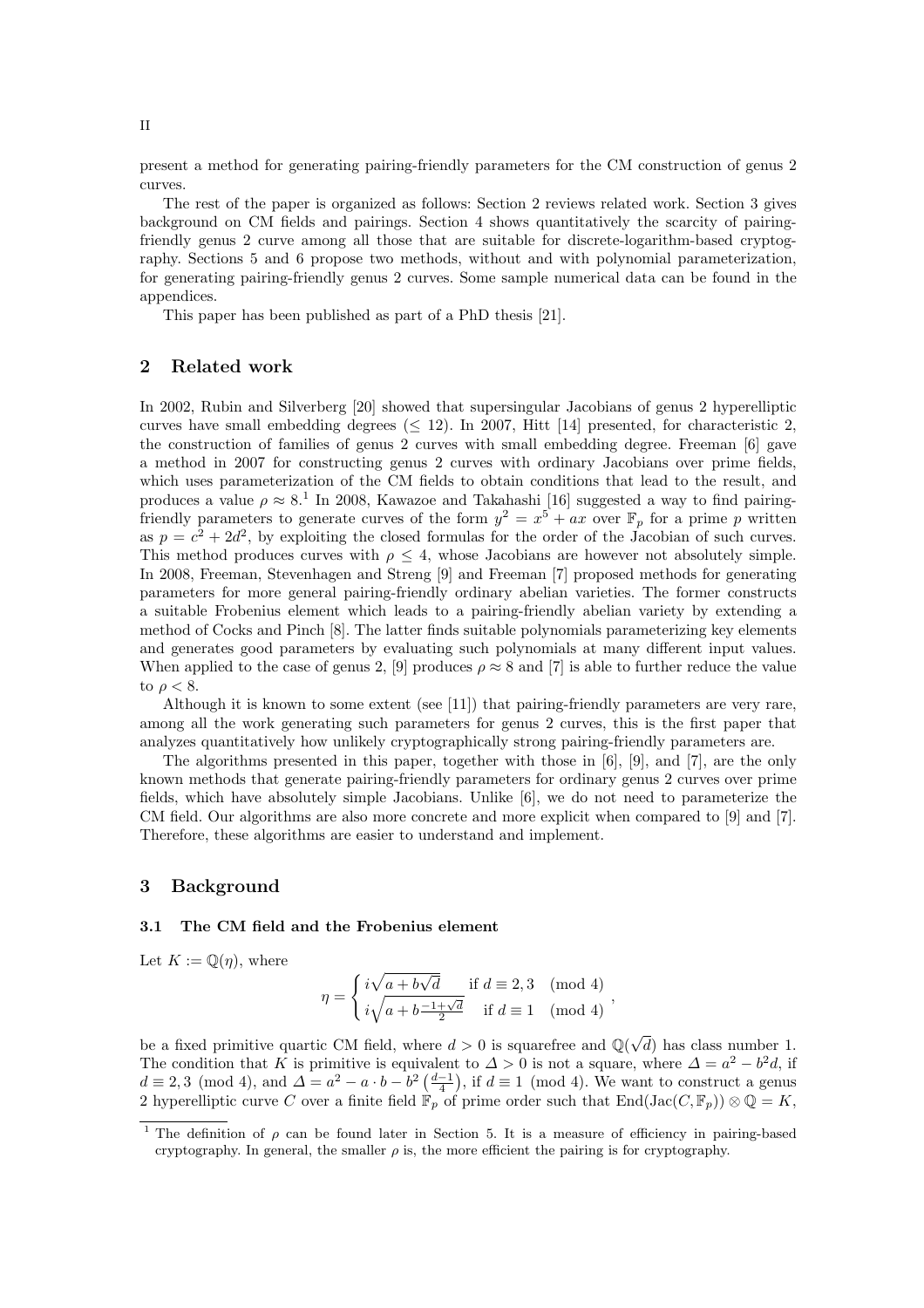and  $N := \# \text{Jac}(C, \mathbb{F}_p)$  is "almost prime", meaning that N is a product of a large prime number and a small cofactor.

If such a curve C is found, then there exists an element, called the Frobenius element,  $\pi \in$ End(Jac( $C, \mathbb{F}_p$ )) that satisfies the condition  $|\pi| = \sqrt{p}$ , where  $|\pi|$  is the usual absolute value of the complex number  $\pi$ .

Assume for simplicity that the Frobenius element  $\pi$  is in an order

$$
\mathcal{O} := \begin{cases} \mathbb{Z} + \sqrt{d}\mathbb{Z} + \eta \mathbb{Z} + \eta \sqrt{d}\mathbb{Z} & \text{if } d \equiv 2,3 \pmod{4} \\ \mathbb{Z} + \frac{-1 + \sqrt{d}}{2}\mathbb{Z} + \eta \mathbb{Z} + \eta \frac{-1 + \sqrt{d}}{2}\mathbb{Z} & \text{if } d \equiv 1 \pmod{4} \end{cases}.
$$

We first look at the case  $d \equiv 2, 3 \pmod{4}$  and write

$$
\pi = c_1 + c_2\sqrt{d} + \eta(c_3 + c_4\sqrt{d}), \quad c_i \in \mathbb{Z}.
$$

The relationship  $\pi \bar{\pi} = p$  gives us

$$
(c_1^2 + c_2^2d + c_3^2a + c_4^2ad + 2c_3c_4bd) + (2c_1c_2 + 2c_3c_4a + c_3^2b + c_4^2bd)\sqrt{d} = p.
$$

Since 1 and  $\sqrt{d}$  are linearly independent over  $\mathbb Q$  we must have

$$
c_1^2 + c_2^2d + c_3^2a + c_4^2ad + 2c_3c_4bd = p \tag{1}
$$

$$
2c_1c_2 + 2c_3c_4a + c_3^2b + c_4^2bd = 0
$$
\n(2)

Let  $\bar{\alpha}$  and  $\alpha^{\sigma}$  denote the imaginary and real embeddings of K into  $\overline{K}$ . The characteristic polynomial of  $\pi$  is

$$
h(x) = (x - \pi)(x - \bar{\pi})(x - \pi^{\sigma})(x - \bar{\pi}^{\sigma})
$$
  
=  $x^4 - 4c_1x^3 + (2p + 4(c_1^2 - c_2^2d))x^2 - 4c_1px + p^2$ 

The fact that  $\#\text{Jac}_{\mathbb{F}_p}(C) = h(1)$  gives the condition

$$
N = (p+1)^2 - 4(p+1)c_1 + 4(c_1^2 - c_2^2d). \tag{3}
$$

We want N to be almost prime, i.e.,  $N = c \cdot r$  with r prime and c small (say,  $c < 2000$ ).

We have  $p \sim N^{\frac{1}{2}}$ . Based on the discussions above, Weng ([24]) gives a probabilistic method for searching for parameters for discrete logarithm based cryptography, which produces a prime p and an almost prime N.

#### 3.2 Weil and Tate-Lichtenbaum pairings

An excellent survey of the best known implementations of pairings on Jacobians of hyperelliptic curves is given in [1]. In this section we give only some basic information that we need about pairings on general abelian varieties.

For an abelian variety  $A$  over a finite field  $F$  and an integer  $r$  coprime to the characteristic of F, the Weil pairing is a nondegenerate, skew-symmetric bilinear map

$$
e_r^W: \mathcal{A}(\bar{F})[r] \times \mathcal{A}(\bar{F})[r] \to \mu_r(\bar{F}),
$$

where  $\bar{F}$  is an algebraic closure of F and  $\mu_r(\bar{F})$  is the group of  $r^{\text{th}}$  roots of unity in  $\bar{F}$ ; the Tate-Lichtenbaum pairing is a nondegenerate bilinear map

$$
e_r^{TL}: \mathcal{A}(F)[r] \times \mathcal{A}(F)/r\mathcal{A}(F) \to F^*/(F^*)^r.
$$

 $F^*/(F^*)^r$  is isomorphic to  $\mu_r(\bar{F})$  if and only if  $\mu_r(\bar{F}) \subseteq F$ .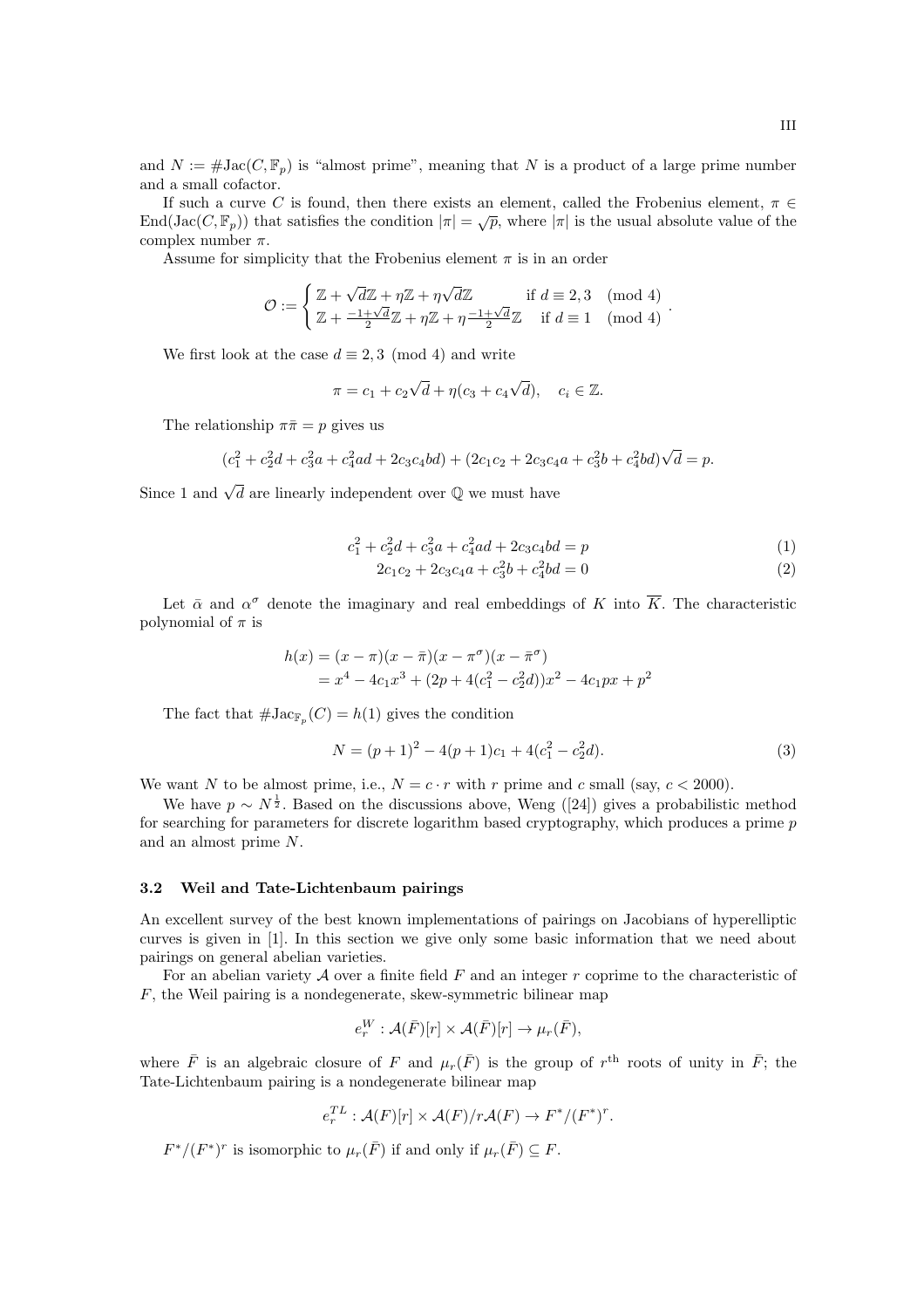**Definition 1 (Embedding degree).** Let A be an abelian variety over a finite field  $F = \mathbb{F}_p$ . Let r be an integer coprime to p which divides  $\#\mathcal{A}(F)$ . The field  $F(\mu_r(\bar{F}))$  is a finite extension  $\mathbb{F}_{n^k}$ of F. The number k is called the embedding degree of  $A$  with respect to r, and it is the smallest integer such that  $r|(p^k-1)$ .

We also call the embedding degree of the Jacobian of a nonsingular projective curve  $C$  the "embedding degree of the curve C." For pairing-based cryptography, we need an abelian variety  $A$ with  $\#\mathcal{A}$  almost prime, i.e.,  $\#\mathcal{A} = h \cdot r$ , where h is a small positive integer and r is a prime number, and the embedding degree  $k$  of  $A$  with respect to r which is not too large.

Definition 2 (Pairing-friendly abelian variety). Let  $H$  and  $K$  be positive integers. Let  $A$ be an abelian variety over a finite field  $\mathbb{F}_p$ . We say A is pairing-friendly with respect to **parameters** H and K if  $\#\mathcal{A} = h \cdot r$  for some positive integer  $h \leq H$  and a prime number r, and the embedding degree  $k$  of  $A$  with respect to r is no larger than  $K$ .

By convention, we call an abelian variety "pairing-friendly" if  $H$  and  $K$  are "small." We also say a nonsingular projective curve C is "pairing-friendly" if C has a pairing-friendly Jacobian. We also call the parameters  $(p, \# \mathcal{A})$  "pairing-friendly".

#### 4 Pairing-friendly genus 2 curves are rare: a quantitative analysis

In this section, we shall show quantitatively that there are very few pairing-friendly parameters for genus 2 hyperelliptic curves among all possible almost prime group orders for Jacobians of genus 2 hyperelliptic curves over prime fields. Inspired by [2], in which elliptic curves of prime orders over finite fields are considered, we generalize its result to the genus 2 case to also deal with Jacobians of almost prime orders. A heuristic estimation of the density of pairing-friendly genus 2 curves was performed earlier in [11]. Our result shows a more explicit improvement to this prior work. The main result of this section is Theorem 1. Before proving it, we first introduce several lemmas.

Let p be an odd prime number, and let  $log(\cdot)$  denote the natural logarithm. Let  $\alpha_0 = 4/5$ .

**Lemma 1.** For positive c, M and a,  $a \in \mathbb{Z}$ , let  $\mathcal{S}_{a,c,M}$  denote the set of pairs of primes  $(x, y)$ such that  $\frac{M}{2} \leq x \leq M$  and  $|x^2 - a \cdot y| \leq c \cdot x^{3/2}$ . Then  $\forall c, \forall 0 < \alpha < \alpha_0 \exists M_0(c, \alpha) > 0$  such that  $\forall M > M_0(c, \alpha)$ ,  $\forall a < M^{\alpha}$ , we have

$$
|\mathcal{S}_{a,c,M}| \ge \tilde{c} \cdot \frac{c}{a} \cdot \frac{M^{5/2}}{(\log M)^2}
$$

for an effectively computable constant  $\tilde{c}$ .

*Proof.* Let  $\pi(x)$  be number of primes in the interval [1, x]. Let  $N = \pi(M) - \pi(\frac{M}{2})$  be the number of primes in  $(M/2, M]$ . The Prime Number Theorem (P.N.T.) implies  $N > \frac{1}{3} \cdot \frac{M}{\log M}$  when  $M > M_1$ for some  $M_1 > 0$ .

By a result of Huxley [15] (suggested by Igor Shparlinski), we have

$$
\pi(A) - \pi(A - B) \sim \frac{B}{\log A} \quad (A^{\Theta} < B < \frac{1}{2}A),\tag{4}
$$

for any constant  $\Theta > 7/12$ .

Now let p be a prime number in  $(M/2, M]$ . We look at the number of primes y such that  $|p^2-a\cdot y|\leq c\cdot p^{3/2}$ , i.e.,  $\frac{1}{a}(p^2-c\cdot p^{3/2})\leq y\leq \frac{1}{a}(p^2+c\cdot p^{3/2})$ . Denote this number by  $N_p$ .

Let c be fixed. In (4), let  $A = 1/a \cdot p^2$  and  $B = c/a \cdot p^{3/2}$ . Let  $M_2(c, \alpha) = 8c^2$ . Then it is clear that  $B < \frac{1}{2}A$  for  $M/2 \le p \le M$ , when  $M > M_2(c, \alpha)$ .

For  $0 < \alpha < \alpha_0$ , write  $\alpha = (3/2 - 2\theta - \epsilon)/(1-\theta)$ , where  $7/12 < \theta < 3/4$ , and  $\epsilon > 0$  are constant (this can always be done for such a constant  $\alpha$ ). Note that  $A^{\theta} < B \iff a^{1-\theta} < c \cdot p^{3/2-2\theta}$ . Let  $M_3(c, \alpha) = ((2^{3/2} - 2\theta)/c)^{1/\epsilon}$ . Then  $\forall M > M_3(c, \alpha), M/2 \le p \le M$ , and  $a < M^{\alpha}$ , we have

$$
c \cdot p^{3/2 - 2\theta} \ge c(M/2)^{3/2 - 2\theta},
$$
  

$$
a^{1-\theta} \le (M^{\alpha})^{1-\theta} = M^{3/2 - 2\theta - \epsilon}.
$$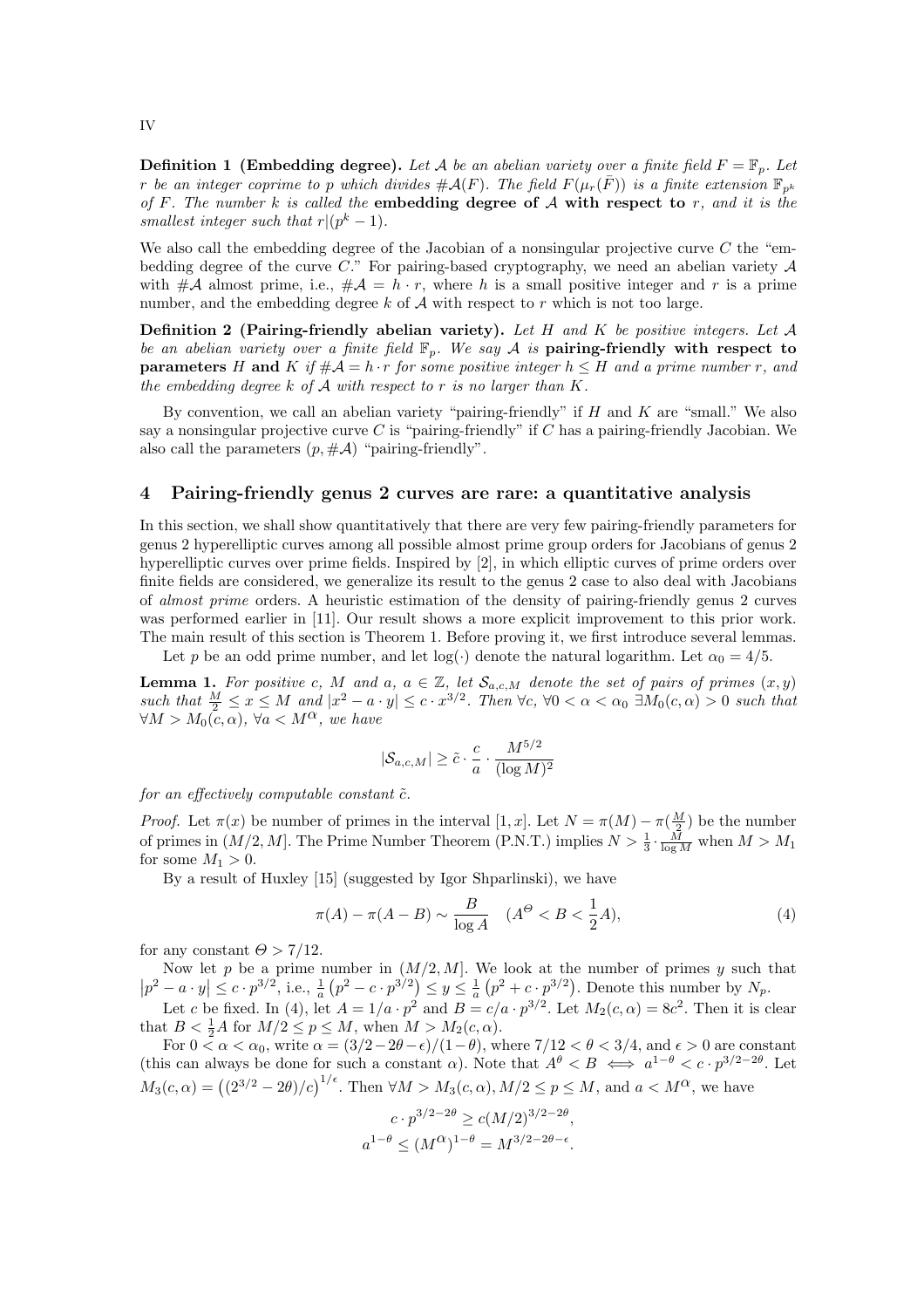,

Note that

$$
M > M_3(c, \alpha) \iff M > ((2^{3/2 - 2\theta})/c)^{1/\epsilon}
$$

$$
\iff c \cdot M^{\epsilon} > 2^{3/2 - 2\theta}
$$

$$
\iff c(M/2)^{3/2 - 2\theta} > M^{3/2 - 2\theta - \epsilon}.
$$

It implies  $c \cdot p^{3/2 - 2\theta} > a^{1-\theta}$ , and thus  $B > A^{\theta}$ .

Let  $M_4(c, \alpha) > \max\{M_2(c, \alpha), M_3(c, \alpha)\}\$ be large enough such that (4) holds with

$$
\pi\left(\frac{1}{a}\cdot p^2\right) - \pi\left(\frac{1}{a}\left(p^2 - c\cdot p^{3/2}\right)\right) > \frac{1}{2}\cdot\frac{c/a\cdot p^{3/2}}{\log(1/a\cdot p^2)}
$$

for all  $M > M_4(c, \alpha)$ ,  $M/2 \le p \le M$ . Let  $M > M_4(c, \alpha)$ ,  $M/2 \le p \le M$ , and  $a < M^{\alpha}$ . We have

$$
N_p \ge \pi \left(\frac{1}{a} \left(p^2 + c \cdot p^{3/2}\right)\right) - \pi \left(\frac{1}{a} \left(p^2 - c \cdot p^{3/2}\right)\right)
$$
  
\n
$$
> \pi \left(\frac{1}{a} \cdot p^2\right) - \pi \left(\frac{1}{a} \left(p^2 - c \cdot p^{3/2}\right)\right)
$$
  
\n
$$
> \frac{1}{2} \cdot \frac{c/a \cdot p^{3/2}}{\log(1/a \cdot p^2)}
$$
  
\n
$$
> \frac{1}{2} \cdot \frac{c/a \cdot (M/2)^{3/2}}{2\log(M)}
$$
  
\n
$$
> \frac{1}{12} \cdot \frac{c}{a} \cdot \frac{M^{3/2}}{\log M}.
$$

Note that the value p does not appear in the resulting inequality above. Let  $M_0(c) = \max\{M_1, M_4(c)\}.$ When  $M > M_0(c)$ ,  $a < M^{\alpha}$ , summing over all suitable primes p,  $M/2 \le p \le M$ , we obtain

$$
|\mathcal{S}_{a,c,M}|=\sum_{\substack{\underline{M} \leq p \leq M \\ p \text{ prime}}} N_p \geq \frac{1}{12} \cdot \frac{c}{a} \cdot \frac{M^{3/2}}{\log M} \cdot \frac{1}{3} \cdot \frac{M}{\log M}=\frac{1}{36} \cdot \frac{c}{a} \cdot \frac{M^{\frac{5}{2}}}{(\log M)^2}.
$$

Let  $\tilde{c} = 1/36$ . Then the result follows. □

Remark 1. If the Riemann Hypothesis is true, then the constant  $\alpha_0$  in Lemma 1 can be relaxed to  $\alpha_0 = 1$ .

Remark 2. If we take  $a = 1$ , the result of Lemma 1 is comparable to the heuristic result in [11] (estimate of the volume of  $S$  in Section 4.2 of [11]).

**Lemma 2.** For positive K, M and a,  $K \in \mathbb{Z}$ ,  $a \in \mathbb{Z}$ , let  $\mathcal{T}_{a,M,K}$  denote the set of pairs of primes  $(x, y)$  such that  $\frac{M}{2} \le x \le M$ ,  $|x^2 - a \cdot y| \le 5x^{3/2}$  and  $y|(x^k - 1)$  for some  $k \le K$ . Then  $|\mathcal{T}_{a,M,K}| < \frac{1}{4}MK(K+1) \log M$ .

*Proof.* For every integer x with  $M/2 \le x \le M$ , let  $\mathcal{B}_x$  be the set of primes y such that  $y|(x^k-1)$ for some integer k with  $0 < k \leq K$ . Since  $x^k - 1$  has fewer than  $\log(x^k)$  distinct prime divisors, we have

$$
\mathcal{B}_x < \sum_{k=1}^K k \log x \le \frac{1}{2} K(K+1) \log x.
$$

Summing over all such integer x and note that  $\frac{M}{2} \leq x \leq M$ , we have

$$
|\mathcal{T}_{a,M,K}| \leq \sum_{M/2 < x \leq M} |\mathcal{B}_x| < \frac{1}{4} M K(K+1) \log M.
$$

⊓⊔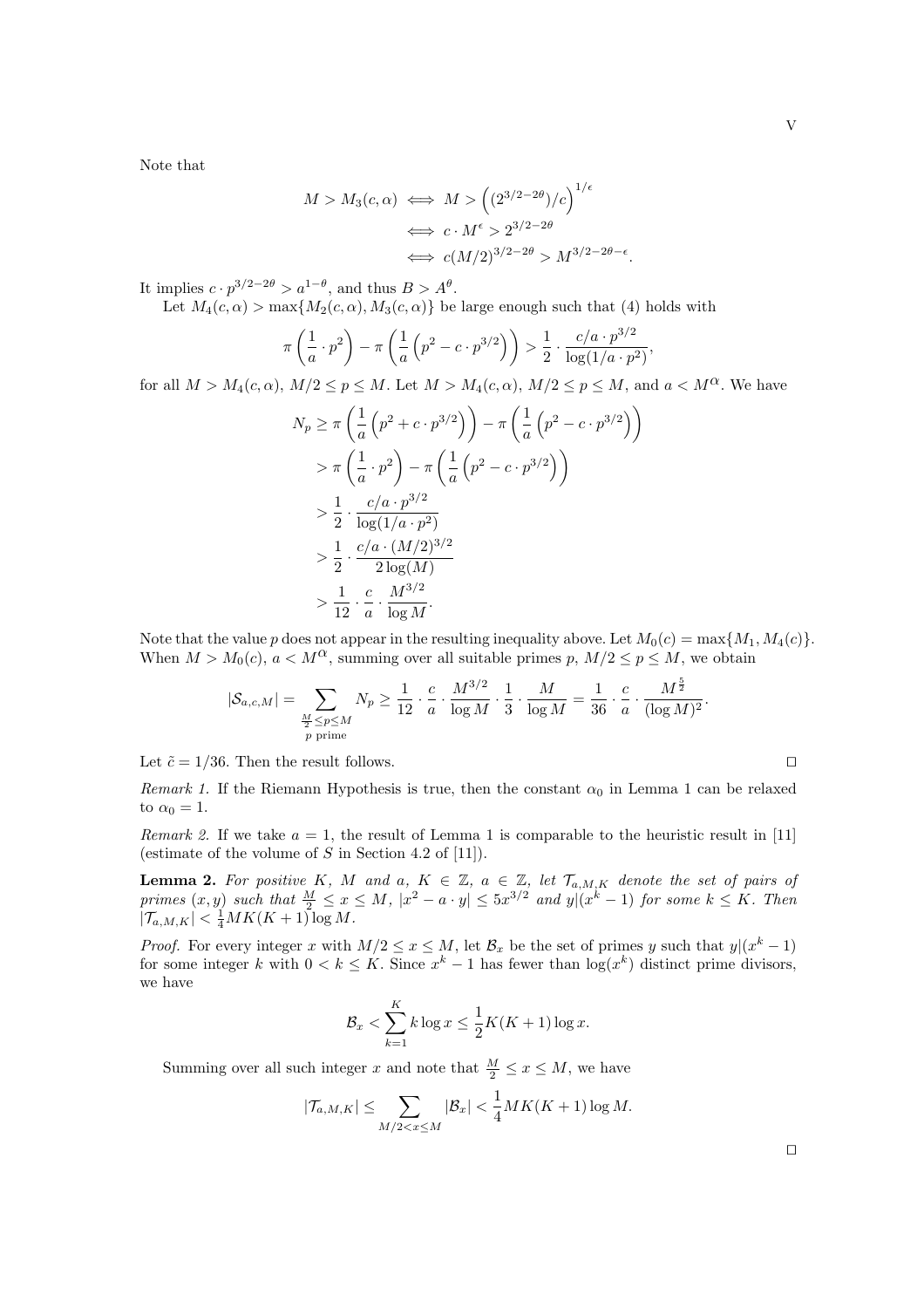Remark 3. It is worth noting that the result in Lemma 2 does not require M to be large. Igor Shparlinski pointed out that the result of Lemma 2 can be further improved to

$$
|\mathcal{T}_{a,M,K}| = O(MK^2/\log M)
$$

when M is large and  $a < M^{\alpha}, \alpha > 0$ , by noting that when the prime y is close to  $x^2/a$ , the number of y such that  $y|(x^k-1)$  is at most about  $k/(2-\alpha)$  and that there are  $O(M/\log M)$  primes x in the interval  $[M/2, M]$ . When  $0 < \alpha < 1$ , this improved result can be written as

$$
|\mathcal{T}_{a,M,K}| < \frac{1}{2}MK^2/\log M. \tag{5}
$$

Remark 4. It is possible that the result of (5) may be further refined to be closer to the heuristic result in [11] (the estimate of the volume of S' in Section 4.2 of [11]). However, such a refinement would likely require techniques different from those used in the proof of Lemma 2.

**Lemma 3.** Let c, H, M and K be positive,  $K \in \mathbb{Z}$ . Let  $\widetilde{S}_{H,c,M}$  denote the set of pairs of primes  $(x, y)$  such that  $\frac{M}{2} \le x \le M$  and  $|x^2 - a \cdot y| \le c \cdot x^{3/2}$  for some  $a \in \mathbb{Z}, 1 \le a \le H$ . Let  $\widetilde{\mathcal{T}}_{H,M,K}$ denote the set of pairs of primes  $(x, y)$  such that  $\frac{M}{2} \le x \le M$ ,  $|x^2 - a \cdot y| \le 5x^{3/2}$  for some  $a \in \mathbb{Z}$ ,  $1 \le a \le H$ , and  $y|(x^k-1)$  for some  $k \le K$ . Then for any  $c > 0$ , for any  $0 < \alpha < \alpha_0$ , when M is sufficiently large and  $H \n\leq M^{\alpha}$ , we have

$$
\frac{\widetilde{\mathcal{T}}_{H,M,K}}{\widetilde{\mathcal{S}}_{H,c,M}} < c' \frac{H \cdot K^2 \cdot \log M}{c \cdot M^{3/2}}
$$

for an effectively computable positive constant  $c'$ . A possible choice of such a constant is  $c' = 18$ .

*Proof.* Let a be an integer such that  $1 \le a \le H$ . By Lemma 1 and Remark 3, when M is sufficiently large, we have

$$
\frac{\mathcal{T}_{a,M,K}}{\mathcal{S}_{a,c,M}} < \frac{1/2 \cdot MK^2 / \log M}{\frac{1}{36} \cdot \frac{c}{a} \cdot \frac{M^{\frac{5}{2}}}{(\log M)^2}} \\
&< 18 \cdot \frac{a \cdot K^2 \cdot \log M}{c \cdot M^{3/2}} \\
&< 18 \cdot \frac{H \cdot K^2 \cdot \log M}{c \cdot M^{3/2}}.
$$

Note that  $\widetilde{\mathcal{T}}_{H,M,K} = \sum$  $1\leq a \leq H$  $\mathcal{T}_{a,M,K}$  and  $\widetilde{\mathcal{S}}_{H,c,M} = \sum$  $1\leq a \leq H$  $\mathcal{S}_{a,c,M}$ . Hence we have

$$
\frac{\widetilde{T}_{H,M,K}}{\widetilde{S}_{H,c,M}} < 18 \cdot \frac{H \cdot K^2 \cdot \log M}{c \cdot M^{3/2}}
$$

for large M and  $H < M^{\alpha}$ .

**Theorem 1.** Let H and K be positive integers. Let  $\alpha$  be any constant such that  $0 < \alpha < \alpha_0$ . Let  $(p, N)$  be a randomly (w.r.t. uniform distribution) chosen pair in which p is a prime in the interval  $[\frac{M}{2}, M]$  and N is the group order of the Jacobian of a genus 2 curve C defined over  $\mathbb{F}_p$  such that  $N = #Jac(C, \mathbb{F}_p) = h \cdot r$ , with  $h \in \mathbb{Z}$ ,  $1 \leq h \leq H \leq M^{\alpha}$ , and r prime. For M large enough, the probability that  $(p, N)$  is pairing-friendly with respect to parameters H and K is less than

$$
c'' \frac{H \cdot K^2 \cdot \log M}{M^{3/2}}
$$

for an effectively computable positive constant  $c''$ .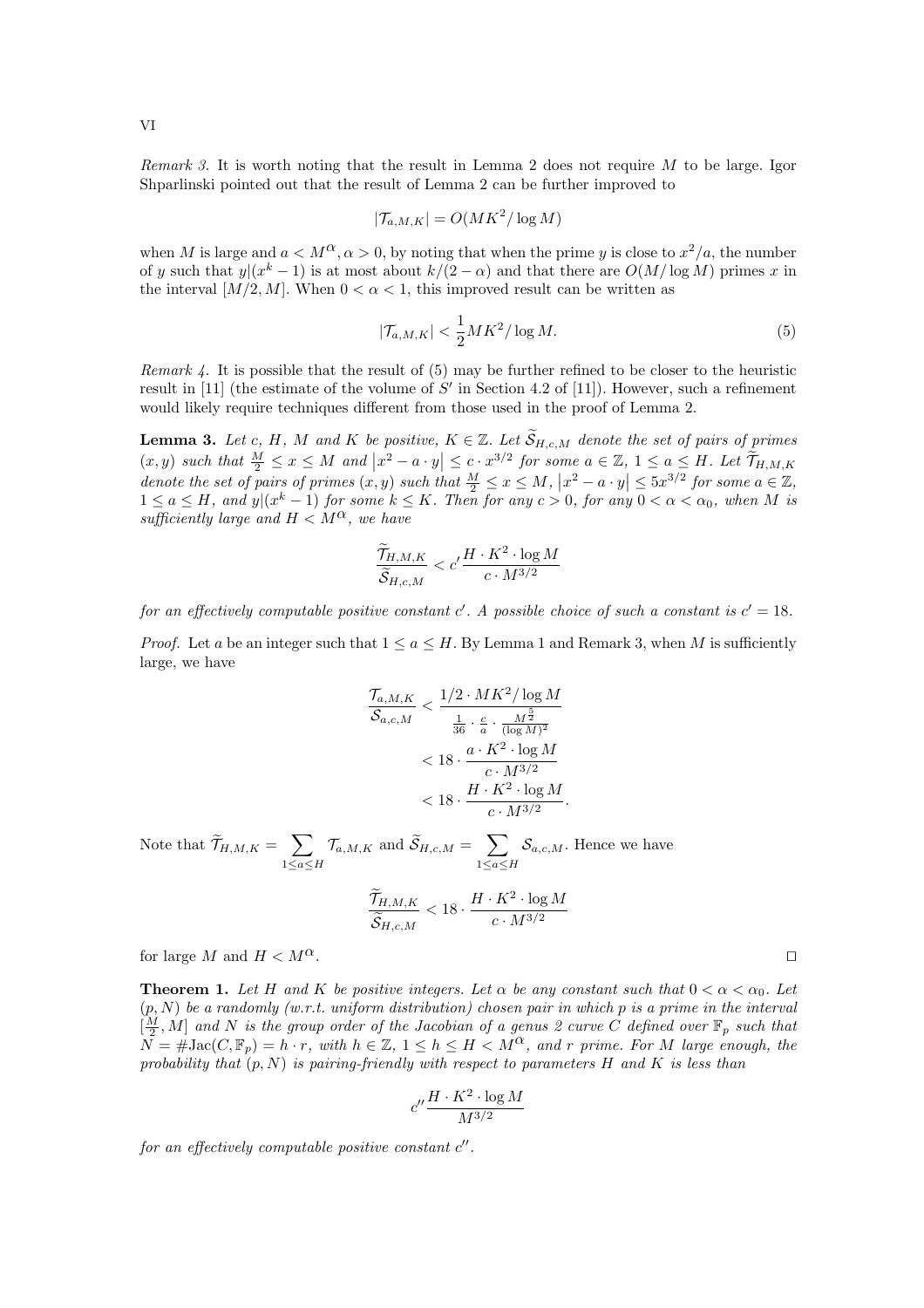Proof. The Riemann Hypothesis for abelian varieties over finite fields, proved by Weil in [23], implies the Hasse-Weil bound for genus 2 curves, i.e.,

$$
\#\mathrm{Jac}(C,\mathbb{F}_p)\in\left[ (\sqrt{p}-1)^4,(\sqrt{p}+1)^4\right].
$$

For p large enough, we have  $\#\text{Jac}(C, \mathbb{F}_p) \in [p^2 - 5p^{3/2}, p^2 + 5p^{3/2}]$ . Let  $c = 1/9$ . By Proposition 2.4 of [17], almost all integers  $z \in [p^2 - cp^{3/2}, p^2 + cp^{3/2}]$  can be assumed to be the cardinality of the Jacobian of a genus 2 hyperelliptic curve (given by a quintic or sextic polynomial) over  $\mathbb{F}_p$ . In Lemma 3, let  $c = 1/9$ ,  $x = p$ ,  $y = r$  and  $a = h$ . The conclusion then follows, observing that  $c = 1/9$  is small enough so that the total number of pairs  $(p, N)$  in the statement of Theorem 1 is strictly larger than  $S_{H,c,M}$ . Note that we can choose  $c'' = 10c'$ , where c' is the constant from Lemma 3.  $□$ 

Theorem 1 says there are very few pairing-friendly parameters for genus 2 hyperelliptic curves when  $H$  and  $K$  are much smaller than  $p$ .

## 5 Algorithms for generating pairing-friendly genus 2 curves over prime fields

Let  $k$  be a desired embedding degree. Let  $C$  be a genus 2 hyperelliptic curve defined over a finite field  $\mathbb{F}_p$  whose Jacobian over  $\mathbb{F}_p$  has a subgroup of order r such that  $Jac(C, \mathbb{F}_p)$  has embedding degree k with respect to r. The ratio of the bit length of  $\#$ Jac( $C$ ,  $\mathbb{F}_p$ ) to the bit length of r is a good measure of efficiency in pairing-based cryptography. Define

$$
\rho = 2\log(p)/\log(r).
$$

In many pairing-based cryptographic applications, we prefer this value to be close to 1.

In [6], a method to generate genus 2 curves with ordinary Jacobians over prime fields with low embedding degrees is proposed. An important part of this method is a parameterization of the CM field. The method generates curves with value  $\rho \approx 8$ . We propose another way of generating good parameters, without parameterizing the CM field, which gives a similar  $\rho$  value.

Let  $K := \mathbb{Q}(\eta)$  be a fixed quartic CM field. We want to construct a genus 2 hyperelliptic curve C over a prime field  $\mathbb{F}_p$  such that  $Jac(C, \mathbb{F}_p)$  has CM by K, and such that  $Jac(C, \mathbb{F}_p)$  has a subgroup of prime order r, and  $Jac(C, \mathbb{F}_p)$  has a prescribed embedding degree k with respect to r. For cryptographic applications, we need  $p$  and  $r$  to be large. We will present the algorithm for the case  $d \equiv 2,3 \pmod{4}$  in this paper, where d is as defined in Section 3.1. The case  $d \equiv 1 \pmod{4}$ can be treated similarly.

In the case  $d \equiv 2, 3 \pmod{4}$ , such a curve can be constructed if we can find a simultaneous integral solution  $(c_1, c_2, c_3, c_4, p, r)$ , in which p and r are large prime numbers, to the following system of equations:

$$
c_1^2 + c_2^2d + c_3^2a + c_4^2ad + 2c_3c_4bd = p \tag{6}
$$

$$
2c_1c_2 + 2c_3c_4a + c_3^2b + c_4^2bd = 0 \tag{7}
$$

$$
(p+1)^2 - 4c_1(p+1) + 4(c_1^2 - dc_2^2) \equiv 0 \pmod{r}
$$
 (8)

$$
\Phi_k(p) \equiv 0 \pmod{r}.\tag{9}
$$

Here  $a, b, d$  and k are fixed, and  $\Phi_k(x)$  is the  $k^{\text{th}}$  cyclotomic polynomial. Equations (6) and (7) mean that the prime p corresponds to a good Weil number, as discussed in Section 3.1. Equation  $(8)$  ensures that the Jacobian has a subgroup of prime order r. Equation (9) guarantees that the Jacobian of the curve the embedding degree with respect to  $r$  is at most  $k$ . Note that Equation 9 implies  $p^k \equiv 1 \pmod{r}$ . Given that  $p^{r-1} \equiv 1 \pmod{r}$ , we must have  $k|(r-1)$ , i.e.,  $r \equiv 1 \pmod{k}$ .

**Theorem 2.** If  $(c_1, c_2, c_3, c_4, p, r)$  is returned by Algorithm 1, then it provides a solution to the system of equations  $(6)$ ,  $(7)$ ,  $(8)$ ,  $(9)$ .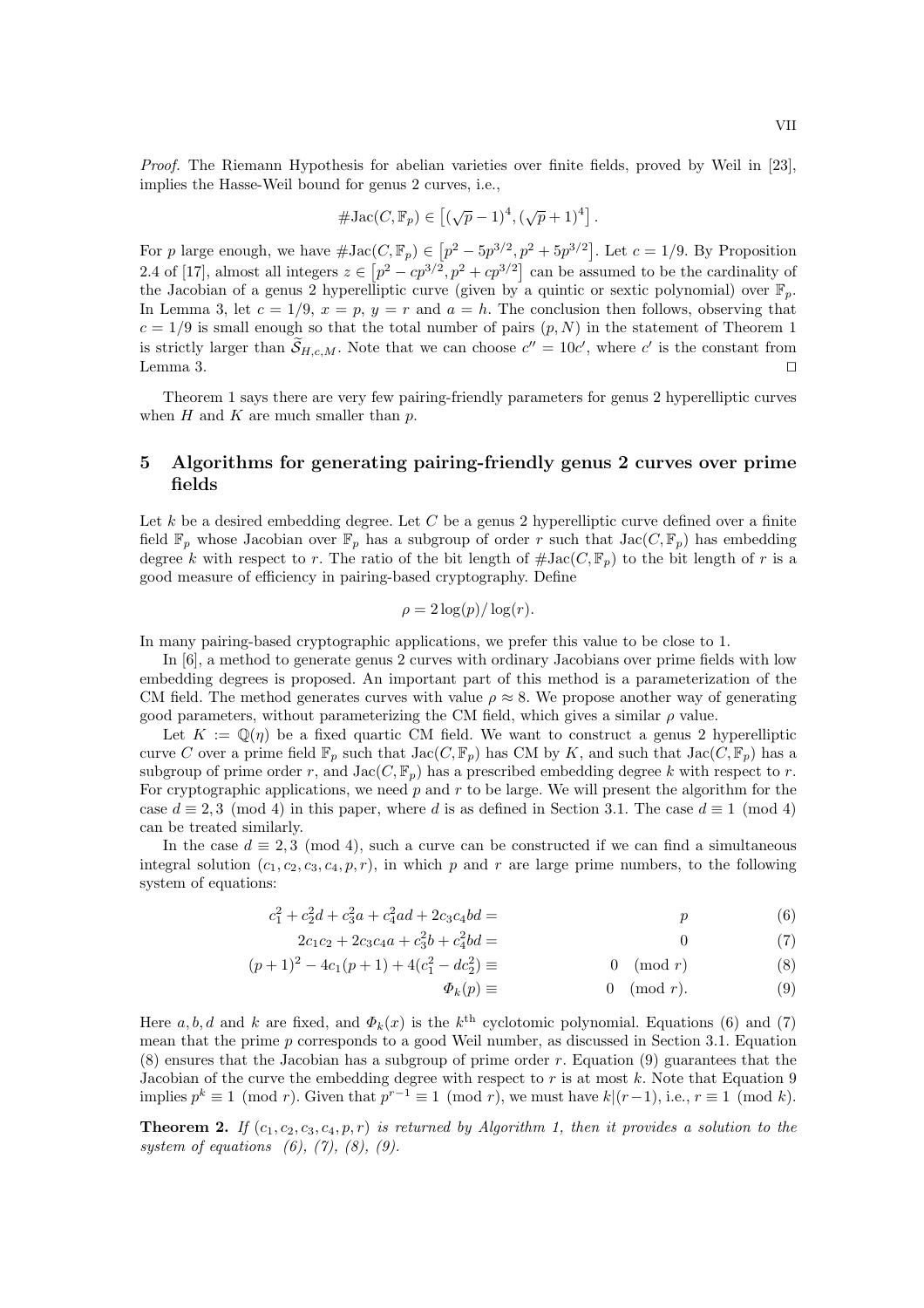Algorithm 1 Generating pairing parameters for  $K = \mathbb{Q}(\eta)$ ,  $d \equiv 2, 3 \pmod{4}$ 

- **Require:** Integers a, b, d with  $d > 0$  squarefree,  $d \equiv 2, 3 \pmod{4}$ ,  $a^2 b^2d > 0$  not a square; a prescribed embedding degree  $k$ ; a bit size n of the desired subgroup order; maximum numbers of trials,  $M_1$  and  $M_2$ .
- **Ensure:** Integers  $c_1, c_2, c_3, c_4$ , prime numbers p and r, where r has n bits, satisfying Equations (6), (7), (8), (9); or "Not found."
- 1: Let  $c_1 = \pm 1$ .

2: repeat

- 3: Choose a prime number r of n bits such that  $r \equiv 1 \pmod{k}$ .
- 4: With  $c_1$  fixed as above, try to solve the system of equations given by  $(6)$ ,  $(7)$ ,  $(8)$ ,  $(9)$  over the finite field  $\mathbb{F}_r$  for a simultaneous solution  $(\bar{c}_2, \bar{c}_3, \bar{c}_4, \bar{p})$ .
- 5: if such a solution exists then

6: repeat

7: Choose lifts  $c_3$  and  $c_4$  of  $\bar{c}_3$  and  $\bar{c}_4$  to Z such that  $f := bc_3^2 + 2ac_3c_4 + bdc_4^2$  is even. Set  $c_2 = -c_1 f/2.$ 

8: Let  $p = ac_3^2 + 2bdc_3c_4 + 2adc_4^2 + 1 + dc_2^2$ .

- 9: if  $p$  is prime then
- 10: Return  $(c_1, c_2, c_3, c_4, p, r)$ .

11: end if

- 12: until Lines 7 through 11 have been tried  $M_2$  times.
- 13: end if
- 14: until  $M_1$  primes r have been tried.

15: Return "Not found."

*Proof.* It is clear that if  $(c_1, c_2, c_3, c_4, p, r)$  is returned, then Equations (8) and (9) are automatically satisfied. Equations (6) and (7) are satisfied by the constructions in Step 7 and 8. Step 9 ensures that p is prime.  $□$ 

Depending on p and  $\mathcal{O}_K$ , there are 2 or 4 possibilities for the group order  $\#\text{Jac}(C, \mathbb{F}_q)$  [24] [5]. However, for a demonstration purpose, in the algorithm above we are only interested in curves C whose Jacobian has exact group order given by

$$
N = (p+1)^2 - 4c_1(p+1) + 4(c_1^2 - dc_2^2).
$$

Algorithm 1 looks difficult to analyze because we do not know how likely it is that a solution is found in Step 4. However, experimental results show that the algorithm returns valid parameters quickly and with high probability.

Example 1. Using Algorithm 1 in the case of  $a = 2, b = -1, d = 2$ , some suitable pairing parameters are found in Appendix A, where  $r$  are 160, 256, 512 and 1024 bits, respectively. The computations were performed by the computer algebra system MAGMA [3]. Note that  $K = \mathbb{Q}(i\sqrt{2-\sqrt{2}}) \neq \mathbb{Q}(\zeta_5)$  is Galois, so there are only two possibilities for the group order  $\# \text{Jac}(C, \mathbb{F}_p)$  [24], namely,

$$
N_1 = (p+1)^2 - 4c_1(p+1) + 4(c_1^2 - dc_2^2),
$$

or the group order for a quadratic twist of the curve:

$$
N_2 = 2(p+1)^2 + 8(c_1^2 - c_2^2 d) - N_1.
$$

# 6 Generating parameters with polynomial parameterization of coefficients  $c_i$

The parameter  $c_1$  produced by Algorithm 1 is always  $\pm 1$  and the size of  $c_2$  dominates that of  $c_1, c_3$  and  $c_4$ . In fact, this is not necessary. We can modify the search method using the idea of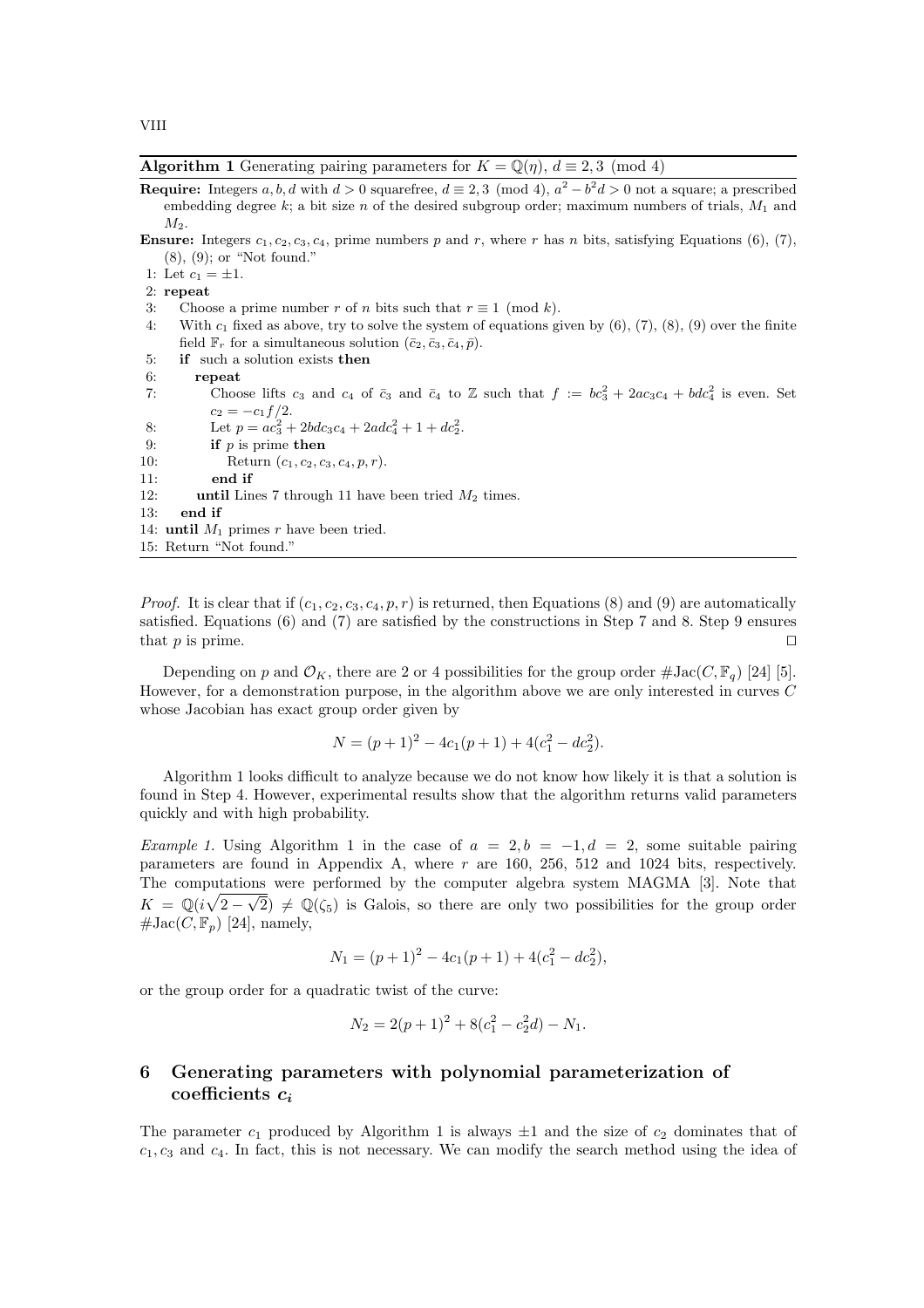**Algorithm 2** Generating pairing parameters for  $K = \mathbb{Q}(n)$ ,  $d \equiv 2,3 \pmod{4}$  with polynomial parameterization

- **Require:** Integers a, b, d with  $d > 0$  squarefree,  $d \equiv 2, 3 \pmod{4}$ ,  $a^2 b^2d > 0$  not a square; a prescribed embedding degree k; a bit size n of the desired subgroup order; maximum numbers of trials,  $M_1$  and  $M_2$ .
- **Ensure:** Integers  $c_1, c_2, c_3, c_4$ , prime numbers p and r, where r has n bits, satisfying Equations (6), (7), (8), (9); or "Not found."
- 1: Choose degree 2 bivariate polynomials  $C_3(x, y)$  and  $C_4(x, y) \in \mathbb{Z}[x, y]$  such that there is a factorization in  $\mathbb{Z}[x, y]$

$$
bC_3^2 + 2aC_3C_4 + bdC_4^2 = U \cdot V,
$$

where U and V are bivariate polynomials of degree 2. Let  $C_1(x, y) = U(x, y)$  and  $C_2(x, y) = -\frac{1}{2}V(x, y)$ . 2: repeat

- 3: Choose a prime number r of n bits such that  $r \equiv 1 \pmod{k}$ .
- 4: Try to solve the system of equations given by (7), (8), (9), with  $c_i$  replaced by  $C_i(x, y)$ ,  $i = 1, 2, 3, 4$ , over the finite field  $\mathbb{F}_r$  for a simultaneous solution  $(\bar{x}, \bar{y}, \bar{p})$ .
- 5: if Such a solution exists then
- 6: repeat
- 7: Choose lifts x and y of  $\bar{x}$  and  $\bar{y}$  to Z such that  $c_i := C_i(x, y), i = 1, 2, 3, 4$  are all integers. Let  $p = ac_3^2 + 2bdc_3c_4 + 2adc_4^2 + c_1^2 + dc_2^2.$
- 8: if  $p$  is prime then
- 9: Return  $(c_1, c_2, c_3, c_4, p, r)$ .
- 10: end if
- 11: until Lines 7 through 10 have been tried  $M_2$  times.
- 12: end if
- 13: until  $M_1$  primes r have been tried.

14: Return "Not found."

polynomial parameterization and produce pairing parameters with  $c_1, c_2, c_3$  and  $c_4$  roughly of the same size. The algorithm is stated as Algorithm 2.

Similarly to Theorem 2, we have

**Theorem 3.** If  $(c_1, c_2, c_3, c_4, p, r)$  is returned by Algorithm 2, then it provides a solution to the system of equations  $(6)$ ,  $(7)$ ,  $(8)$ ,  $(9)$ .

In Algorithm 2, it is clear that we need  $gcd(C_1, C_2, C_3, C_4) = 1 \in \mathbb{Z}[x, y]$  so that a prime p can be found.

Example 2. Let  $C_3(x, y) = C_4(x, y) = xy$ ,  $C_1(x, y) = x^2$  and  $C_2(x, y) = -(a+b(1+d)/2)y^2$ . Then they satisfy  $bC_3^2 + 2aC_3C_4 + bdC_4^2 + 2C_1C_2 = 0$ . Using these polynomials in the above algorithm, we have found for  $K = \mathbb{Q}(i\sqrt{2-\sqrt{2}})$  (i.e.,  $a = 2, b = -1, d = 2$ ) parameters in which r are 160, 256, 512 and 1024 bits, respectively. Some of these parameters are presented in Appendix B.

Since x and y are roughly the same size as r, the value of p obtained by this method is  $\approx r^4$ . It is thus a natural thought that if we parameterize the polynomials  $C_i(x, y)$  with degree 1 polynomials in  $\mathbb{Z}[x,y]$ , then the size of p may be reduced to  $\approx r^2$ . Unfortunately, the following Proposition 1 shows that such parameterizations will not succeed in achieving this goal.

**Proposition 1.** Let a, b, d be integers such that d is squarefree and  $a^2 - b^2d > 0$  is not a square. Let  $f(X,Y) = bX^2 + 2aXY + bdY^2$  be a bivariate polynomial in Q[X, Y]. Let F, G be polynomials of total degree 1 in  $\mathbb{Q}[X_1, X_2, \ldots, X_n]$  such that F and G are not associated with one another. Then  $f(F, G)$  is irreducible in  $\mathbb{Q}[X_1, X_2, \ldots, X_n].$ 

*Proof.* First we note that  $b \neq 0$ , as indicated by the condition that  $a^2 - b^2 d > 0$  is not a square. Let  $D = a^2 - b^2d$ . Let  $\alpha = -a/b + \sqrt{D}/b$  and  $\beta = -a/b - \sqrt{D}/b$ . Then  $f(X, Y)$  can be factored over  $\bar{O}$  as

$$
f(X,Y) = bX^2 + 2aXY + bdY^2 = b(X - \alpha Y)(X - \beta Y),
$$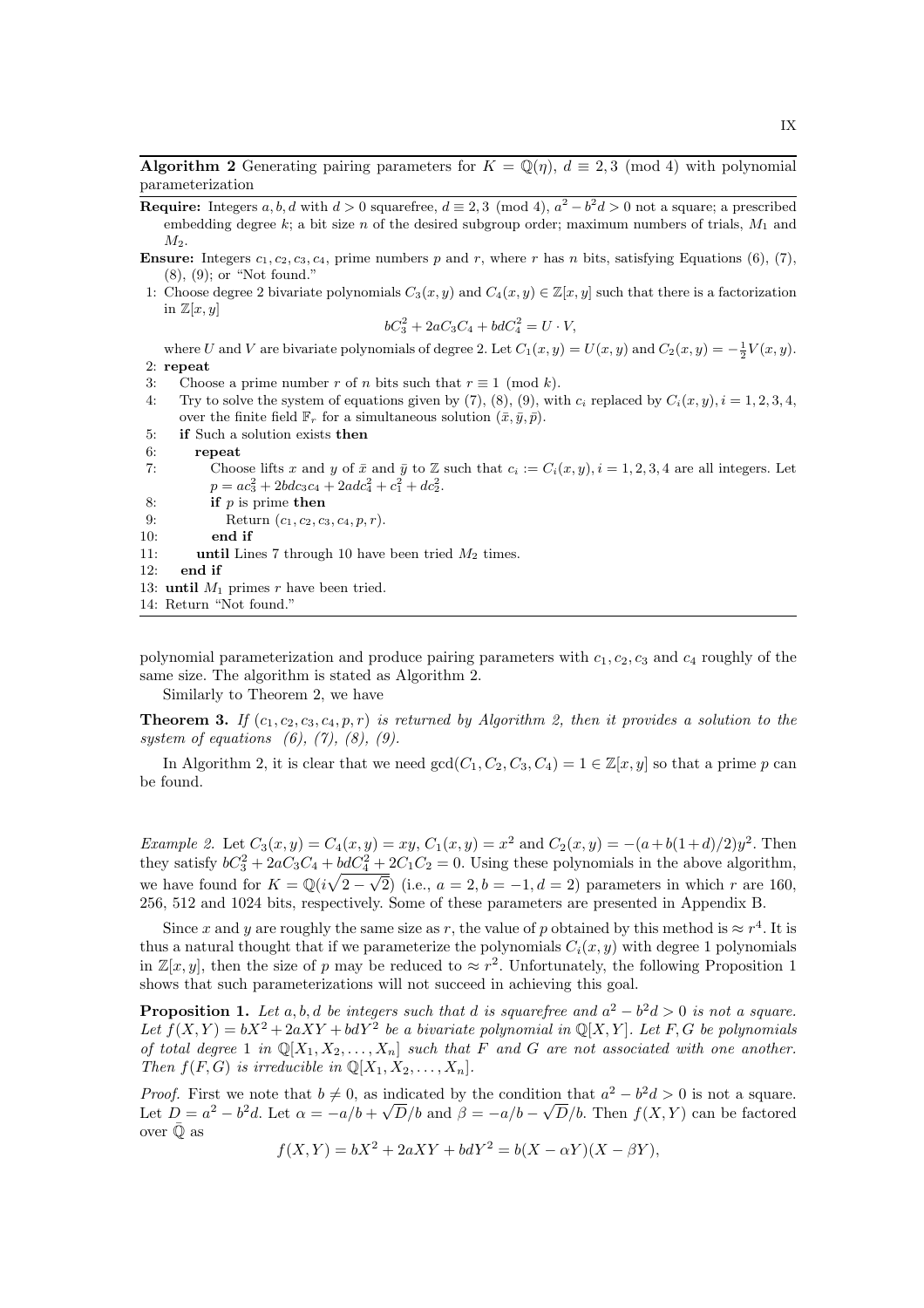where  $\overline{Q}$  is an algebraic closure of  $\mathbb{Q}$ .

Let F and G be polynomials of total degree 1 in  $\mathbb{Q}[X_1, X_2, \ldots, X_n]$ . Write

$$
F(X_1, X_2, \dots, X_n) = \sum_{i=1}^n f_i X_i + f_0,
$$
  

$$
G(X_1, X_2, \dots, X_n) = \sum_{i=1}^n g_i X_i + g_0,
$$

where  $f_i, g_i \in \mathbb{Q}$ . Suppose  $f(F, G)$  is reducible in  $\mathbb{Q}[X_1, X_2, \ldots, X_n]$ . Then we can write

$$
f(F,G)=bH_1\cdot H_2,
$$

where  $H_j = \sum_{i=1}^n h_i^{(j)} X_i + h_0^{(j)} \in \mathbb{Q}[X_1, X_2, \dots, X_n], j = 1, 2$ , both of total degree 1. Now we have

$$
b(F - \alpha G)(F - \beta G) = f(F, G) = bH_1 \cdot H_2.
$$

Note that  $\mathbb{Q}(\sqrt{D})[X_1, X_2, \ldots, X_n]$  is a unique factorization domain. Because  $F - \alpha G$ ,  $F - \beta G$ ,  $H_1$ and  $H_2$  are of degree 1, they are irreducible. without of loss of generality, we may assume

$$
F - \alpha G = \gamma H_1,\tag{10}
$$

for some  $\gamma \in \mathbb{Q}(\sqrt{D})^{\times}$ . We can write  $\gamma = s + t\sqrt{D}$  with  $s, t \in \mathbb{Q}$  and  $t \neq 0$ . Here we require  $t \neq 0$  as the polynomial on the left hand side of Equation (10) is in  $\mathbb{Q}(\sqrt{D})[X_1, X_2, \ldots, X_n]\backslash \mathbb{Q}[X_1, X_2, \ldots, X_n]$ .

Equation (10) gives

$$
F - (-a/b + \sqrt{D}/b)G = (s + t\sqrt{D})H_1.
$$

Equating the coefficients of  $X_i$  and the constant terms on both sides of the above equation, we obtain

$$
f_i + (a/b)g_i + (g_i/b)\sqrt{D} = s \cdot h_i^{(1)} + t \cdot h_i^{(1)}\sqrt{D}, \quad 0 \le i \le n.
$$

This in turn gives

$$
f_i + (a/b)g_i = s \cdot h_i^{(1)}, \tag{11}
$$

$$
g_i/b = t \cdot h_i^{(1)}.\tag{12}
$$

If  $g_i = 0$  for some i, we must have  $h_i^{(1)} = 0$  by (12), which again implies  $f_i = 0$  by (11). Otherwise, if  $g_i \neq 0$ , we can divide both sides of (11) and (12) to obtain

$$
b(f_i/g_i)=s/t,
$$

thus

$$
f_i/g_i = s/(b \cdot t).
$$

Therefore, for all  $0 \leq i \leq n$ , we have  $f_i = c \cdot g_i$ , where the constant  $c = s/(b \cdot t) \in \mathbb{Q}$ . Hence  $F = c \cdot G$ , i.e., F and G are associated. □

An alternative way to do polynomial parameterization in Step 1 of Algorithm 2 is to use degree 1 and degree 2 polynomials for  $C_3(x, y)$  and  $C_4(x, y)$ . This will produce different kinds of  $c_i$ 's, but the resulting  $\rho$  value is still approximately 8 in general. On-going research is aiming at reducing further the value of  $\rho$ .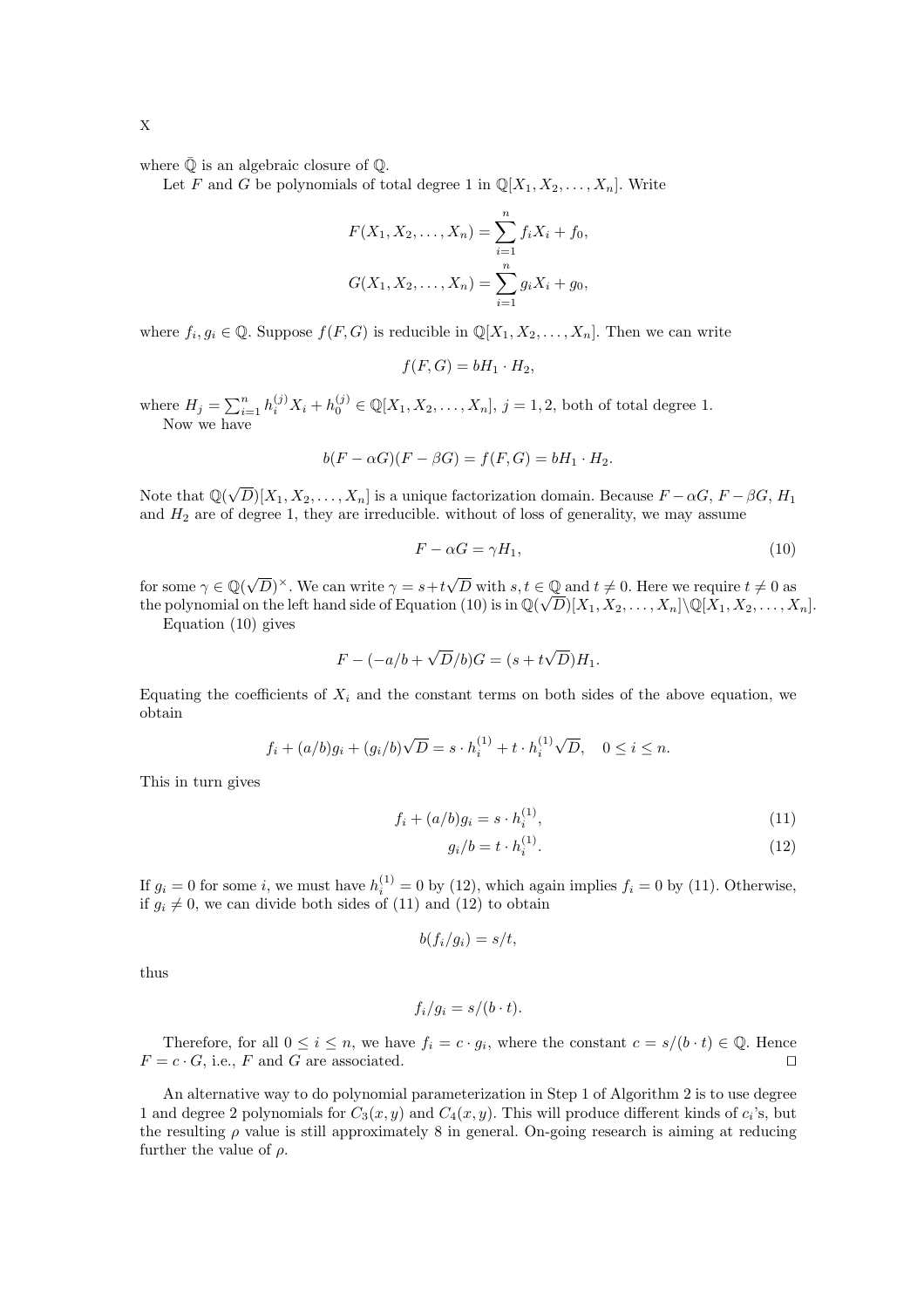#### Acknowledgements

The authors would like to thank Igor Shparlinski and Sam Wagstaff, Jr. for their valuable comments.

# References

- 1. J. Balakrishnan, J. Belding, S. Chisholm, K. Eisenträger, K. Stange, and E. Teske. Pairings on hyperelliptic curves. http://arxiv.org/PS cache/arxiv/pdf/0908/0908.3731v2.pdf.
- 2. R. Balasubramanian and N. Koblitz. The improbability that an elliptic curve has subexponential discrete log problem under the Menezes-Okamoto-Vanstone algorithm. Journal of Cryptology, 11(2):141– 145, 1998.
- 3. W. Bosma, J. Cannon, and C. Playoust. The MAGMA algebra system I: the user language. J. Symb. Comput., 24(3-4):235–265, 1997.
- 4. G. Cardona and J. Quer. Field of moduli and field of definition for curves of genus 2. In Computational aspects of algebraic curves, volume 13, pages 71–83, 2005.
- 5. K. Eisenträger and K. Lauter. A CRT algorithm for constructing genus 2 curves over finite fields. In Arithmetic, Geometry and Coding Theory (AGCT), Séminaires et Congrés 21 (2009), pages 161–176, 2005.
- 6. D. Freeman. Constructing pairing-friendly genus 2 curves over prime fields with ordinary Jacobians. In Proceedings of Pairing-Based Cryptography (Pairing 2007), volume 4575 of LNCS, pages 152–176. Springer, 2007.
- 7. D. Freeman. A Generalized Brezing-Weng Algorithm for Constructing Pairing-Friendly Ordinary Abelian Varieties. In Steven Galbraith and Kenneth Paterson, editors, Pairing-Based Cryptography - Pairing 2008, volume 5209 of Lecture Notes in Computer Science, pages 146–163. Springer Berlin / Heidelberg, 2008.
- 8. D. Freeman, M. Scott, and E. Teske. A taxonomy of pairing-friendly elliptic curves. Journal of Cryptology, 23:224–280, 2010.
- 9. D. Freeman, P. Stevenhagen, and M. Streng. Abelian varieties with prescribed embedding degree. In Algorithmic Number Theory VIII, pages 60–73, 2008.
- 10. E. Furukawa, M. Kawazoe, and T. Takahashi. Counting points for hyperelliptic curves of type  $y^2 =$  $x^5 + ax$  over finite prime fields. In Mitsuru Matsui and Robert Zuccherato, editors, Selected Areas in Cryptography, volume 3006 of Lecture Notes in Computer Science, pages 26–41. Springer Berlin / Heidelberg, 2004.
- 11. S.D. Galbraith, J.F. McKee, and P.C. Valenca. Ordinary abelian varieties having small embedding degree. Finite Fields and Their Applications, 13(4):800–814, 2007.
- 12. P. Gaudry and R. Harley. Counting points on hyperelliptic curves over finite fields. In Wieb Bosma, editor, Algorithmic Number Theory, volume 1838 of Lecture Notes in Computer Science, pages 313– 332. Springer Berlin / Heidelberg, 2000.
- 13. P. Gaudry, T. Houtmann, D. Kohel, C. Ritzenthaler, and A. Weng. The 2-adic CM method for genus 2 curves with application to cryptography. In Xuejia Lai and Kefei Chen, editors, Advances in Cryptology ASIACRYPT 2006, volume 4284 of Lecture Notes in Computer Science, pages 114–129. Springer Berlin / Heidelberg, 2006.
- 14. L. Hitt. Families of genus 2 curves with small embedding degree. Cryptology ePrint Archive, Report 2007/001, 2007.
- 15. M. N. Huxley. On the difference between consecutive primes. Inventiones Mathematicae, 15:164–170, 1971.
- 16. M. Kawazoe and T. Takahashi. Pairing-friendly hyperelliptic curves of type  $y^2 = x^5 + ax$ . In Symposium on Cryptography and Information Security (SCIS), 2008.
- 17. H.W. Lenstra, Jr, J. Pila, and C. Pomerance. A hyperelliptic smoothness test, II. Proc. London Math. Soc., 84(1):105-146, 2002.
- 18. J-F Mestre. Construction de courbes de genre 2 à partir de leurs modules. (Construction of genus 2 curves starting from their moduli). Effective methods in algebraic geometry, Proc. Symp., Castiglioncello/Italy 1990, Prog. Math. 94, 313-334 (1991)., 1991.
- 19. S. Pohlig and M. Hellman. An improved algorithm for computing logarithms over  $GF(p)$  and its cryptographic significance. IEEE Trans. Information Theory, 24:106–110, 1978.
- 20. K. Rubin and A. Silverberg. Supersingular abelian varieties in cryptology. In Moti Yung, editor, Advances in Cryptology - CRYPTO 2002, volume 2442 of Lecture Notes in Computer Science, pages 336–353. Springer Berlin / Heidelberg, 2002.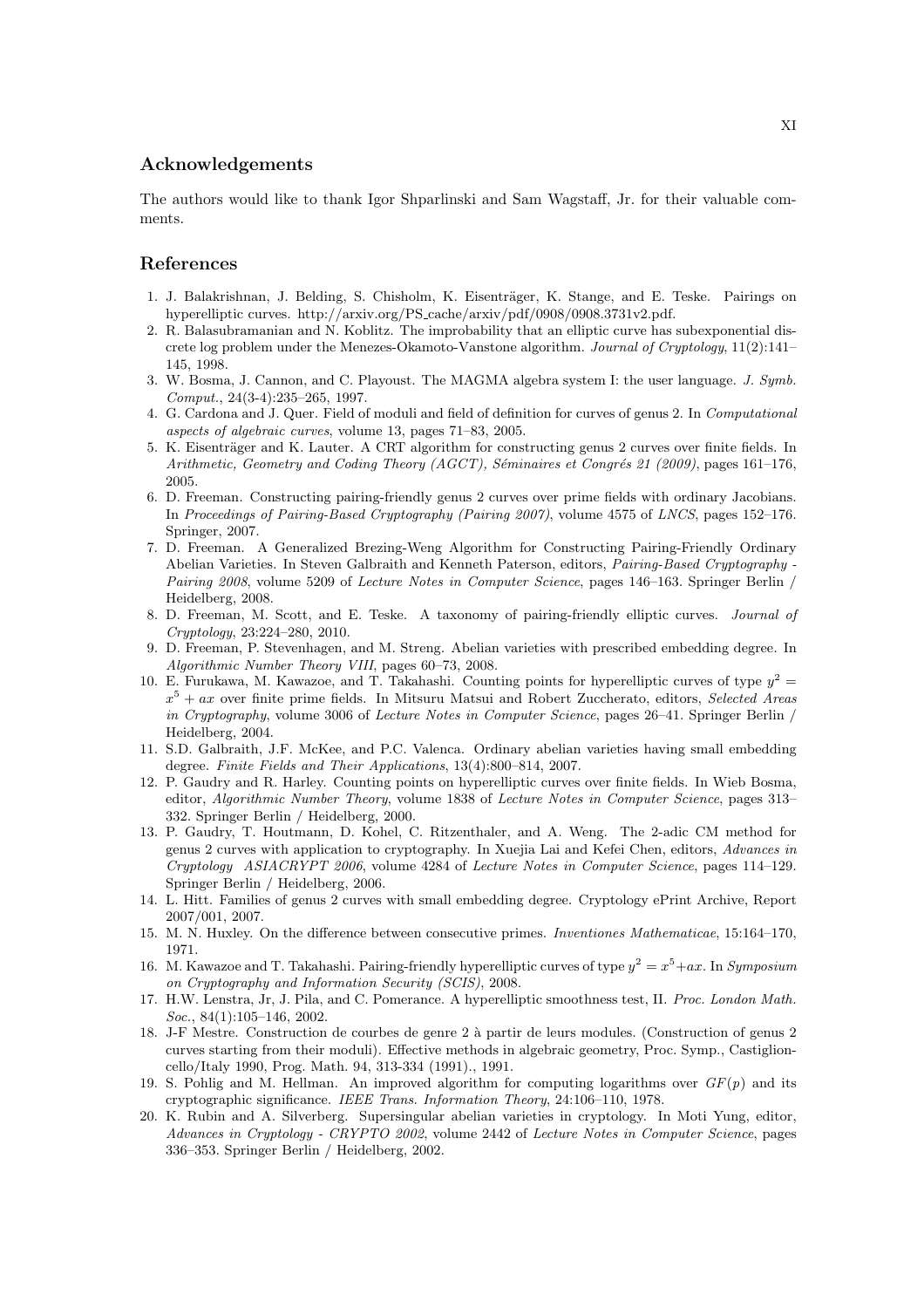- 21. N. Shang. Low genus algebraic curves in cryptography. PhD thesis, Purdue University, West Lafayette, USA, January 2009. Available at https://www.cerias.purdue.edu/assets/pdf/bibtex\_archive/ 2009-07.pdf.
- 22. P. Van Wamelen. Examples of genus two CM curves defined over the rationals. Mathematics of Computation, 68(225):307–320, 1999.
- 23. A. Weil. Variétés Abéliennes et Courbes Algébriques. Paris, Hermann, 1948.
- 24. A. Weng. Constructing hyperelliptic curves of genus 2 suitable for cryptography. Mathematics of Computation, 72(241):435–458, 2002.

# A Parameters produced by Algorithm 1

Here are some parameters found by Algorithm 1 for the CM field  $K = \mathbb{Q}(\sqrt{2-\sqrt{2}})$  and embedding degree  $k = 5$ . Corresponding to this CM field there is a genus 2 curve defined over the rationals [22].

$$
C: y^2 = -x^5 + 3x^4 + 2x^3 - 6x^2 - 3x + 1.
$$

The curves over prime fields corresponding to these parameters are either  $C$  reduced modulo  $p$ , or its quadratic twist  $C'.$ 

On average, a MAGMA script found one set of parameters with  $r = 160, 256, 512$  and  $1024$ bits in 0.0918, 0.3486, 2.9938, and 46.5615 seconds, respectively. The computations were performed on an AMD Quad-Core Opteron(TM) 2.4GHz computer running Linux kernel release 2.6.9-34.0.1.ELsmp; only one processor was used for computation.  $r: 160 \text{ bits. } k = 5.$ 

p = 252823257935282285362732638695054084330470208363294037922085422639242 9740214286170166852568584783960631710497763211466425437626783979662947366 79271737114219377482492730434694368080216503567747137

 $r = 1461501637330902918203684832716283019655932544881$ 

 $N = 639195997530102770743719375835116542403184563967996666440138384615623$ 1104135942006766949461178052253303126123108270449109818252877992852236693 9854055782191379965677314562703378699008278543675026648680068400692359055 6954728131135395897277972576354640367835735384699586219721088378014250469 0516520543753456431447895666619342429338048350855555475511765095933553626 5110336972288875552378947584

$$
c_1 = 1
$$

 $c_2 = 11243292621276079848206331730630023731174251699959569954973786$ 210137165821520551831056883188430192

 $c_3 = -64248144848395594424557829122788871673183688623832$ 

 $c_4 = -109802017909327381229794505154259988889529711346380$  $\rho \approx 8.072$ 

The equation of the curve over  $\mathbb{F}_p$  is  $y^2 = -x^5 + 3x^4 + 2x^3 - 6x^2 - 3x + 1$ .

#### $r: 256 \text{ bits. } k = 5.$

 $p = 704881071480907162078296670102869074389758456316878620976045254499487$ 7530570186125117122017350141805247723779624730169393101671127446215490847 0128180097731192247524353202667866344441677798408664226182036087805320910 7260269920646366156330351242218700528276622717003991911130319025660067745 840160149952389932917329

 $r = 115792089237316195423570985008687907853269984665640564039457584007913$ 129642241

 $N = 496857324932071752145912383893889169489835622033784989598880614229969$ 9600573805281453411826215444363606741797229694154849558866843478727700264 1105324414001856604997470007681554137437103159261172089255501470358581691 0913734818476522890003367060634939104658599174570132609823174216276573137

XII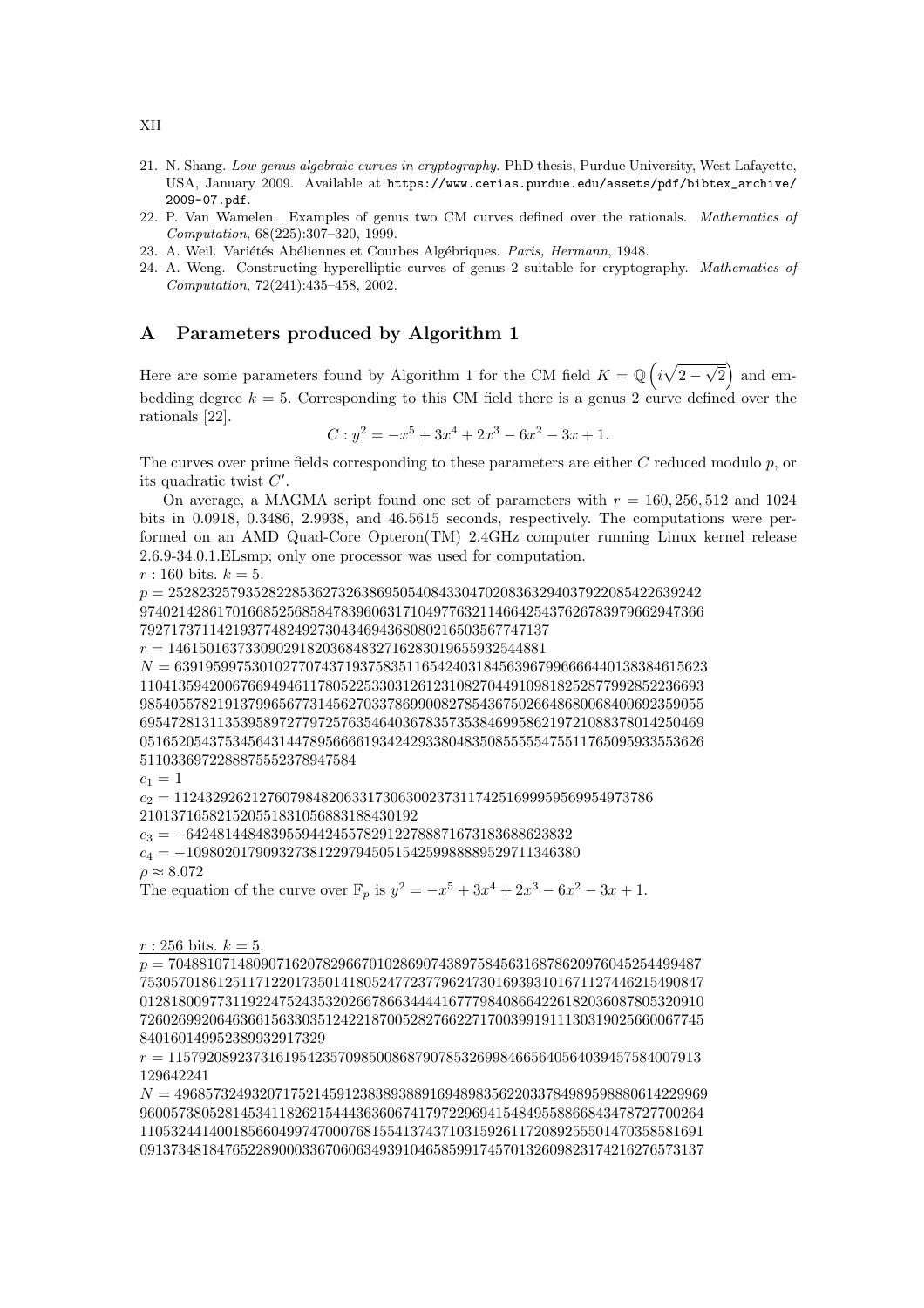8669572028319853268929729746434758497120580756345226145068054586116990212 0443929992312351457834418288528071757692892289663780177801079095634553929 6480701514721219823943376856364544844490404257431312550838391605233331165 2091324748046447124154493757683497657698145122503447211715505414438313883 50786300229054528190120614531020814267875552

 $c_1 = 1$ 

 $c_2 = -5936670242993572074752240216934048675593535867493623642911929101631$ 1737731409117467973049416437737755512483626195984512654911475975189673396 5375133869149502

 $c_3 = -3548809313566683873624287099133190257445712680595264225876058829990$ 309058529874

c<sup>4</sup> = −5936979480813871848895779658124341164096655715011808647348987318596 163181064168

 $\rho \approx 8.093$ 

The equation of the curve over  $\mathbb{F}_p$  is  $y^2 = 3(-x^5 + 3x^4 + 2x^3 - 6x^2 - 3x + 1)$ .

# B Parameters produced by Algorithm 2

Below are some examples of the parameters found by Algorithm 2 for  $K = \mathbb{Q}(i\sqrt{2-\sqrt{2}})$  and embedding degree  $k = 3$ . Here, we choose  $C_3(x, y) = C_4(x, y) = xy$ ,  $C_1(x, y) = x^2$  and  $C_2(x, y) =$  $-(a + b(1 + d)/2)y^2$  in Step 1 of Algorithm 2.

On average, our MAGMA implementation found one set of parameters with  $r = 160, 256, 512$ and 1024 bits in 0.1092, 0.4468, 4.1718, and 50.0140 seconds, respectively. The computations were performed on an AMD Quad-Core Opteron(TM) 2.4GHz computer running Linux kernel release 2.6.9-34.0.1.ELsmp; only one processor was used for computation.

 $r: 160 \text{ bits. } k = 3.$ 

 $p = 276032206782791857604308501919988591136740885931343898740256384866241$ 6467553702979623124723634053832810065253894017495098779682257468497626596 054621968600128109029276968729859800558964868162387810481

 $r = 1461501637330902918203684832716283019655932543447$ 

 $N = 761937791813779631994733941106633708154739036303135746201414612683681$ 3740229511268625176061099440881442259428060861564412453929893287845956340 3416154738013818777886228088337842186582031203981403522971082031628644450 8345243160595796537771020027471372909123195630278485253513049270650615256 4351364423861208959016750122994621253699118662098804381727358336213778156 291342604171682918546278978314937568

 $c_1 = 853413751674246325960655910542033278192644078137851807206531855460335$ 897482560901762777003565546321

 $c_2 = -467312771754171603865894820458465529298297100229438686497717835334$ 951148694691783854304471959958498

 $c_3 = c_4 = -89309702244271126870314830090645570026648145619900427099516737$ 4051672546438742749426798352836518846

 $\rho \approx 8.2401$ 

The equation of the curve over  $\mathbb{F}_p$  is  $y^2 = 3(-x^5 + 3x^4 + 2x^3 - 6x^2 - 3x + 1)$ .

 $r: 256 \text{ bits. } k = 3.$ 

 $p = 822920761971611209794051125149779261868007917105814333422807428702492$ 4832300832671377221070075398952222821601421270215446432556547906612969293 7035389322967570019147721601855015109361465658238392802910598977307884581 9669931262786638243789783462295242237448794562285423898483720827257224421 582887155754347373346337